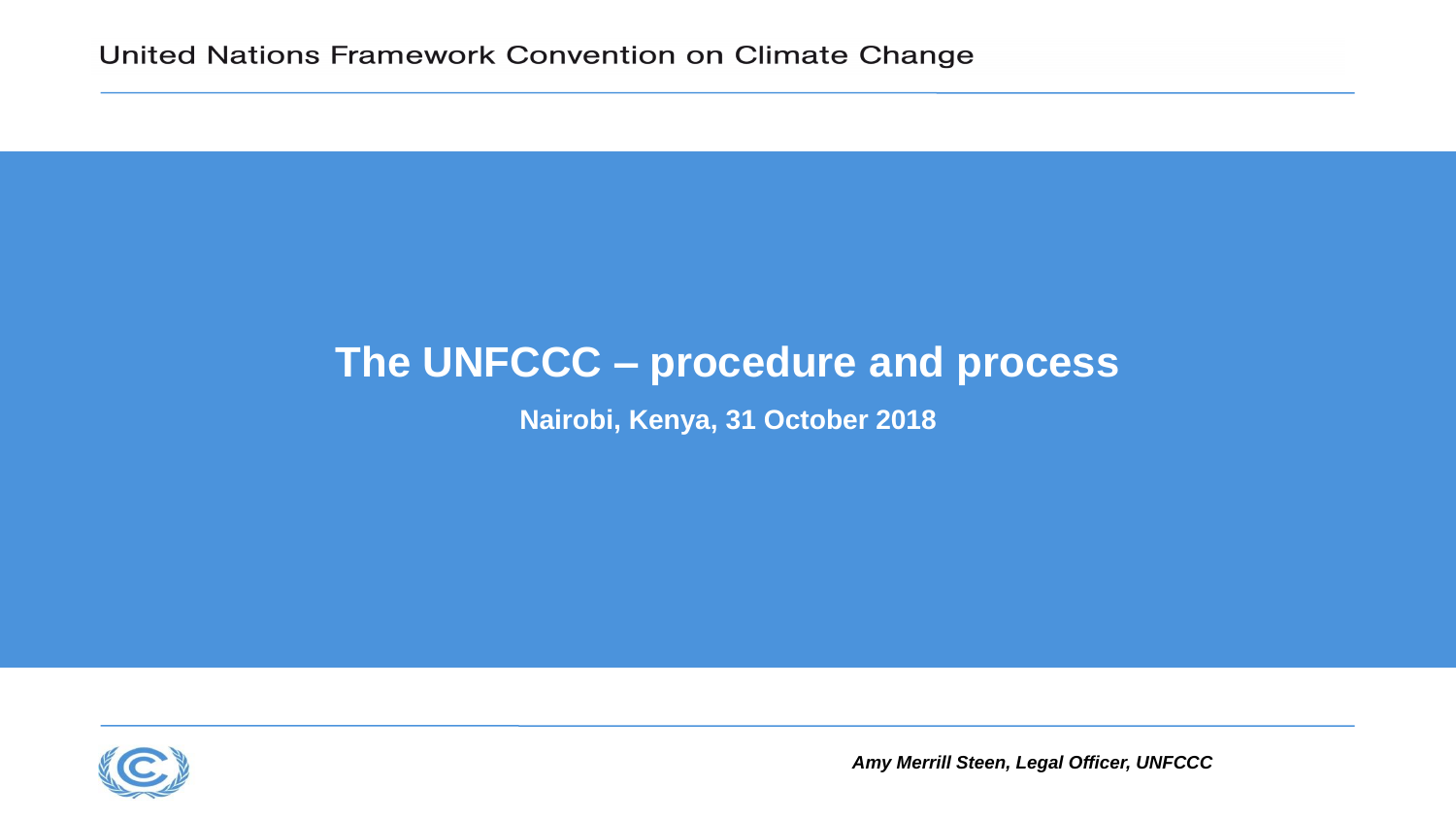# **Purpose of this presentation**

- Highlight the **main aspects of the UNFCCC process**
- Focus on the **practical implications** of the rules
- Offer insights that might be useful to delegates:
	- How to use procedural rules properly
	- How to gain confidence in relation to process matters
- Why is it relevant? Getting it right makes good things happen! <https://www.youtube.com/watch?v=4mQI52sByKY>



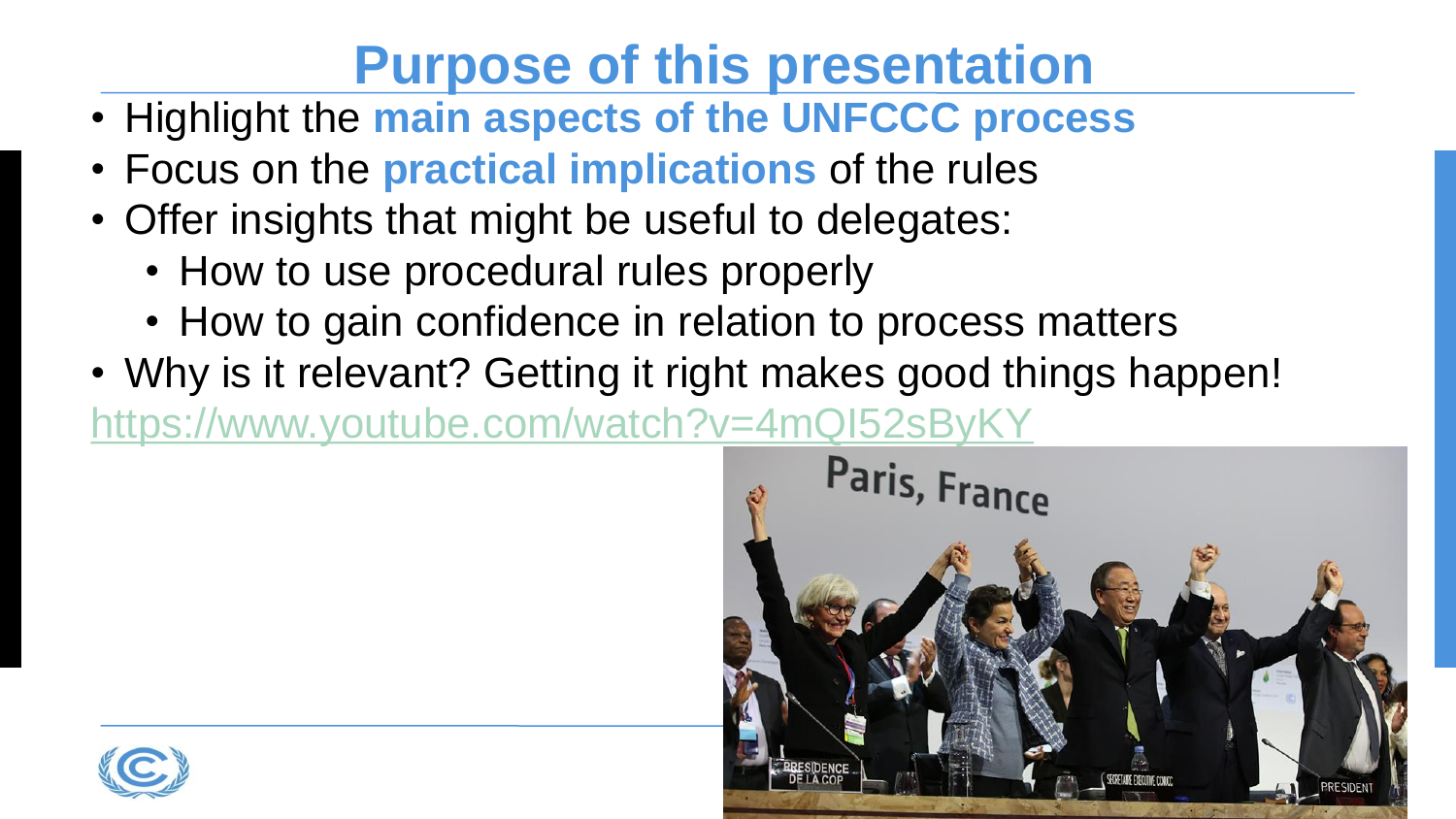## **Recap: The bodies of the UNFCCC**

#### • **SUPREME BODIES**: the COP, the CMP, the CMA

- The Parties to that treaty
- Are supreme for matters under that treaty
- Meet once a year (November/December)
- **SUBSIDIARY BODIES**: the SBSTA and the SBI
	- Established by the Convention and serve the Kyoto Protocol and Paris Agreement
	- Meet twice a year (May/June and November/December)

### • **AD HOC BODIES**: APA (and previously, ADP, AWG-LCA, AWG-KP)

- Temporary bodies established for certain tasks e.g. APA to deliver parts of the implementation of the Paris Agreement)
- Meet as needed (usually in conjunction with SBs and COP)

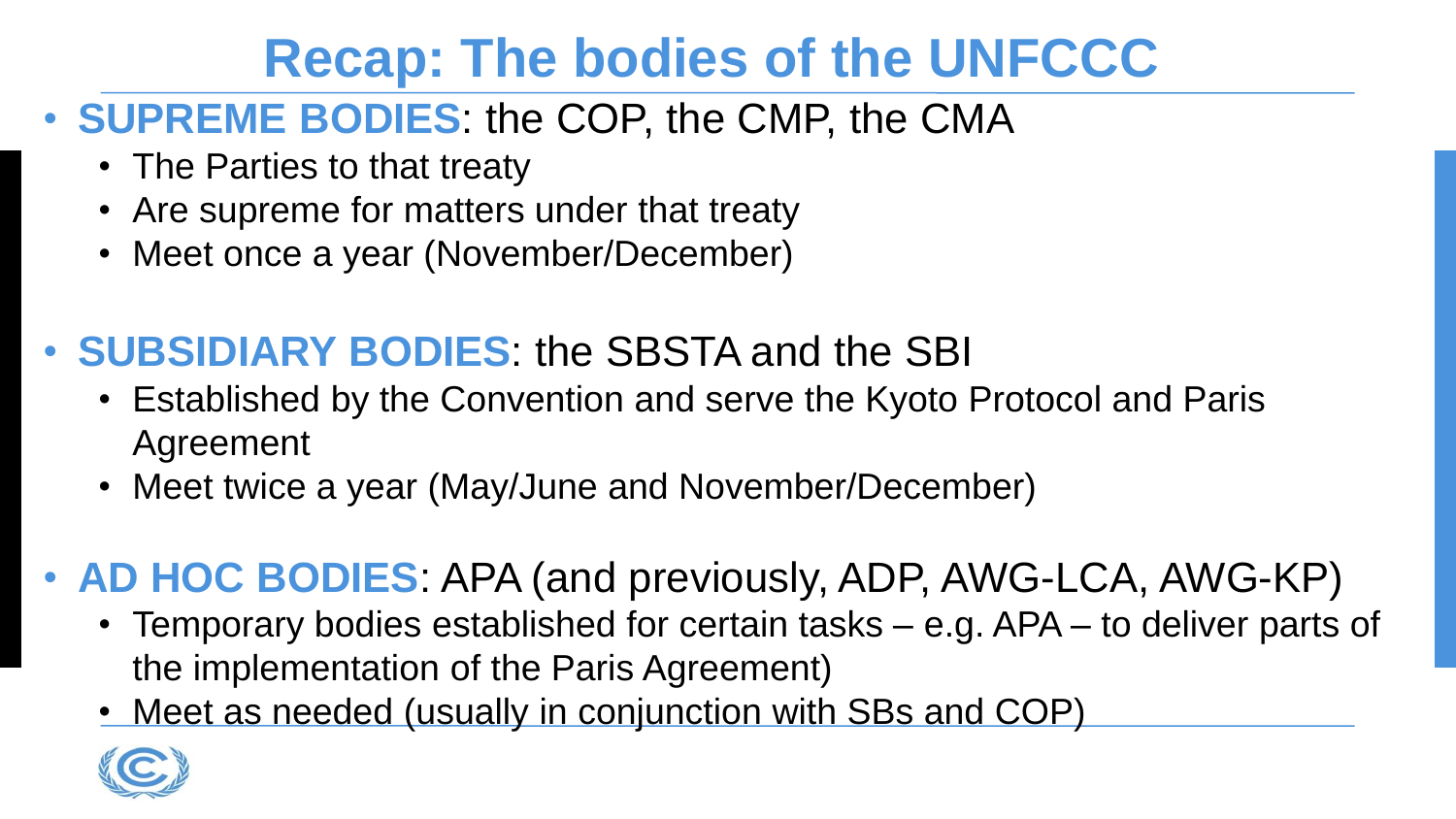### **The UNFCCC bodies in a picture**

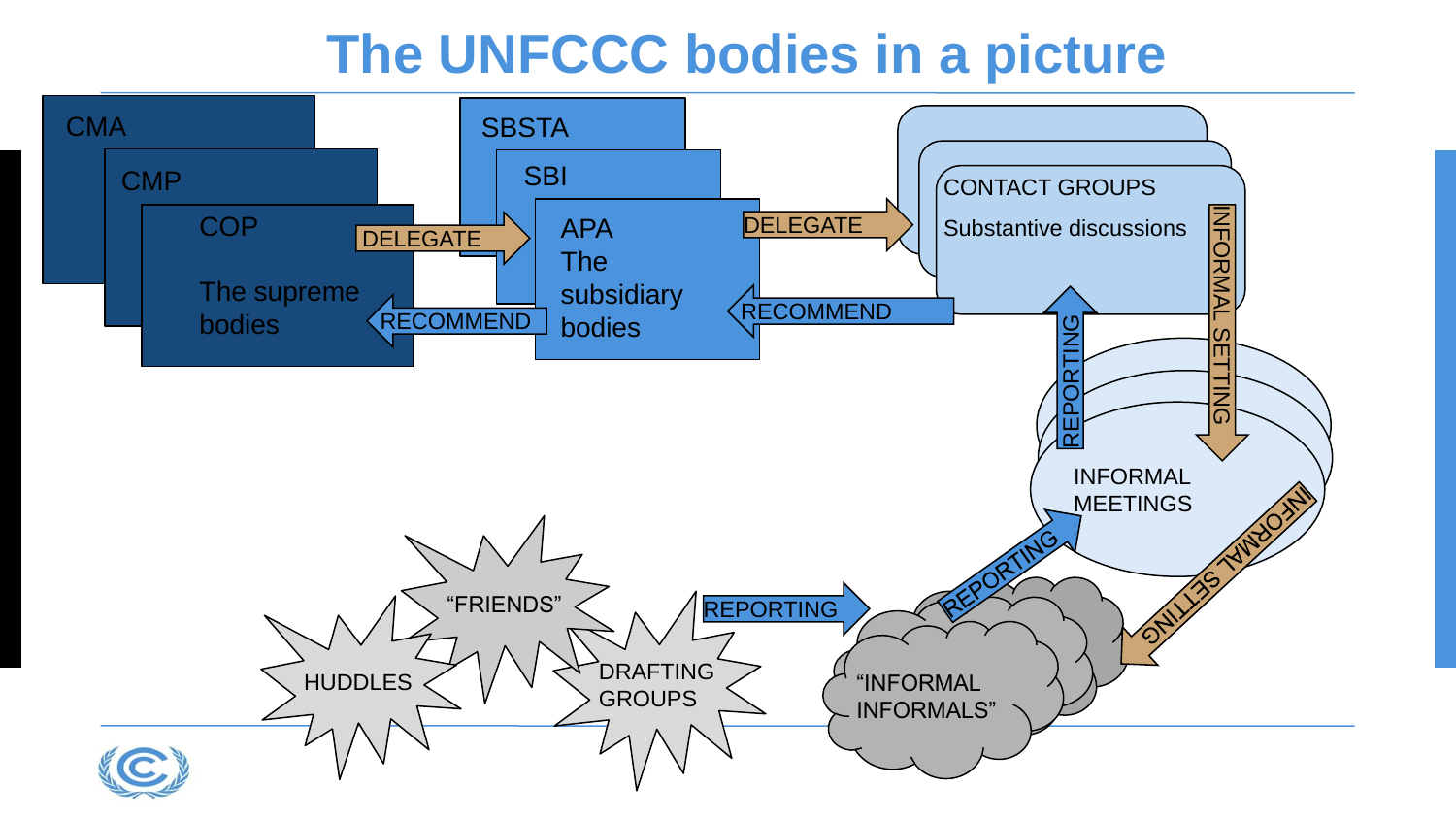# **Recap: Key actors in the UNFCCC**

- **THE BUREAU**: One member for each UN region plus SIDS plus the
	- President and Vice President, as well as SBSTA and SBI Chairs and Rapporteur.
- **THE PRESIDENCY**: Manages the meeting and ensures inclusiveness
- **PRESIDING OFFICERS**: Manage each body; the Presidency presides over COP, CMP, CMA, while Chairs preside over the SBSTA and SBI
- **THE SECRETARIAT**: UN staff who organize meeting and support implementation of mandates given to Parties, constituted bodies and the secretariat
- **CONSTITUTED BODIES**: e.g. Adaptation Committee
- **PARTIES**: Acting through their regional groups, political groupings
- **AGENDA ITEM Facilitators (and Chairs)**: chosen by the Presiding Officers.
- **OBSERVERS**: Organizations, Non-Parties; e.g. Civil Society

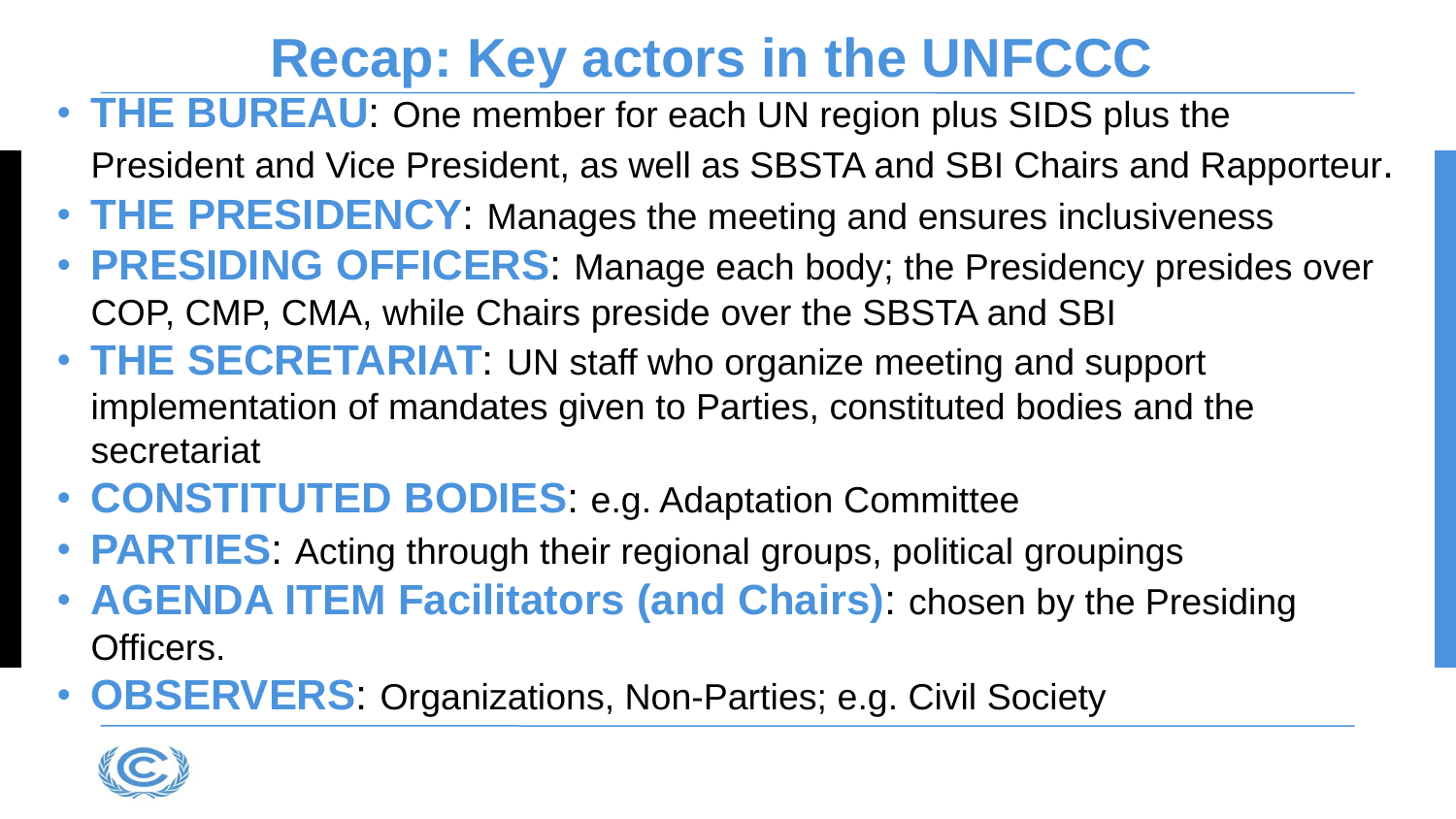"An incompetent presiding officer can, single-handedly, create procedural chaos if [s]he does not understand the rules, or does not enforce them or acts in a dictatorial or partisan manner".

Sydney D. Bailey, The General Assembly of the United Nations, A Study of Procedure and Practice (1984), p. 111

### **…So what are the rules?**

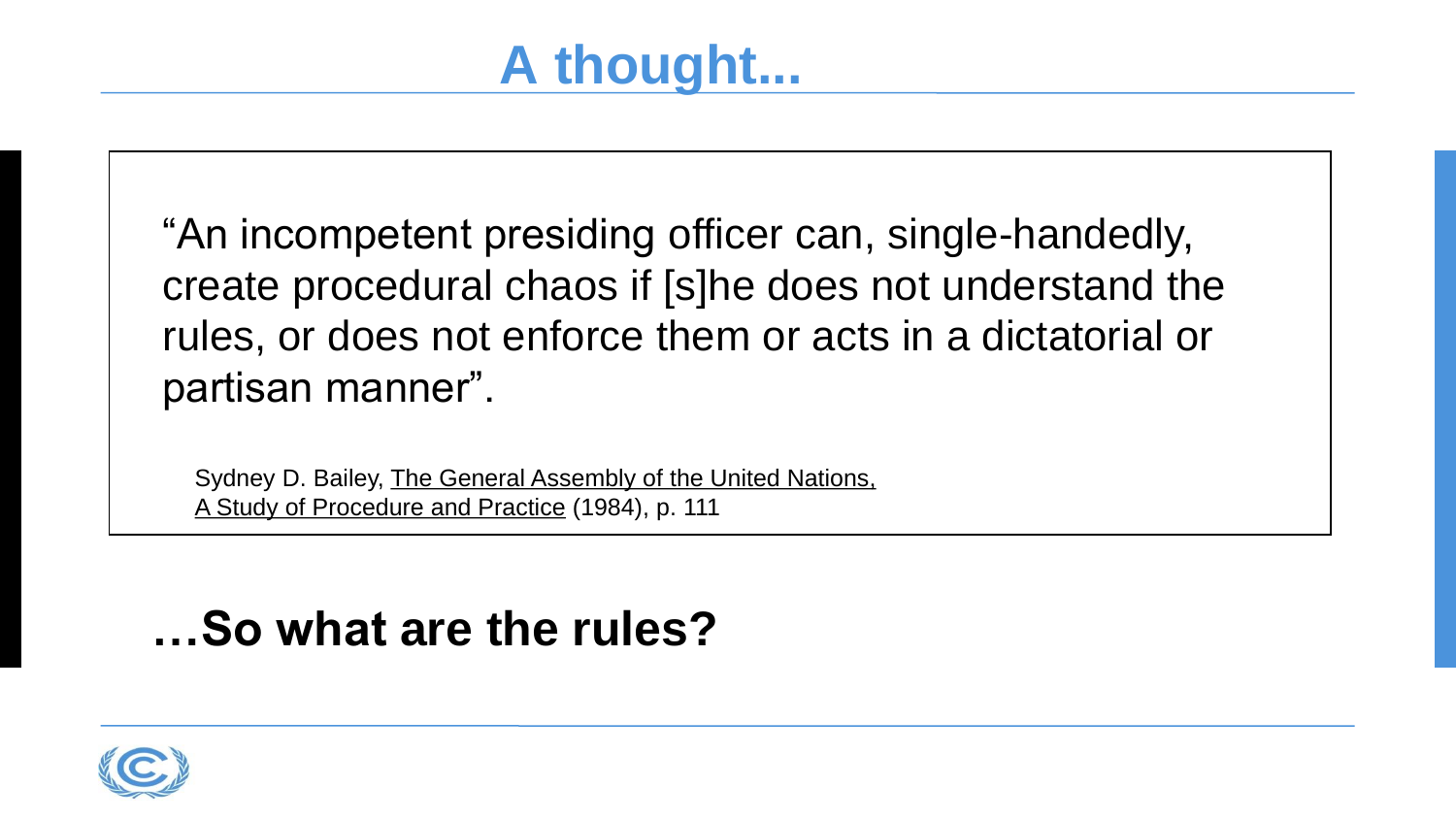## **The draft rules of procedure being applied**

- **Rules of Procedure:**
	- Rules of the game and for the orderly conduct of business
	- Provide **certainty, consistency and guarantee of fair play**
- **COP mandated to develop rules of procedure for itself and SBs (Article 7.3)**
- **Draft rules applied, with exception of rule 42 (voting) – consensus used**
- **President to ensure observance of the rules**
- **Parties obliged to comply with the rules of procedure**

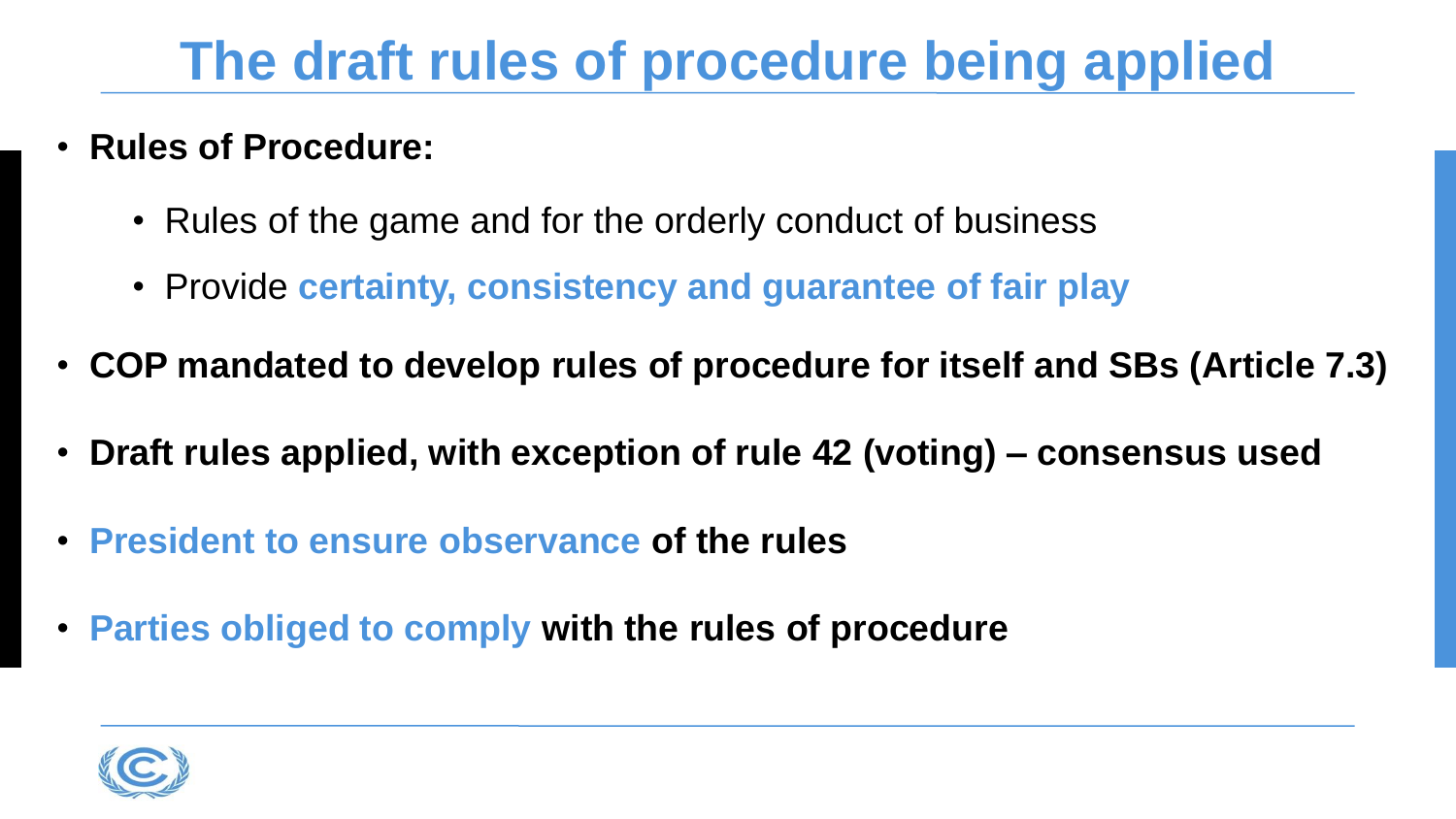## **1. Role and functions of the President**

- **GENERAL ROLE AND FUNCTIONS**
	- **Manages and facilitates negotiations for a success outcome**
	- **Ensures transparency, inclusiveness and legitimacy of process**
		- enables compromise
		- pre-empts procedural obstructions and gridlock
	- **Builds trust and acceptance of President's authority**
		- creates good will that enables President to take crucial decisions at critical junctures
		- reduces potential to block agreement.
	- **Obligation of impartiality (rule 22)**
		- cannot exercise the rights as a Party representative
	- **Remains under the authority of the conference (rule 23)**
		- decisions of President can be challenged

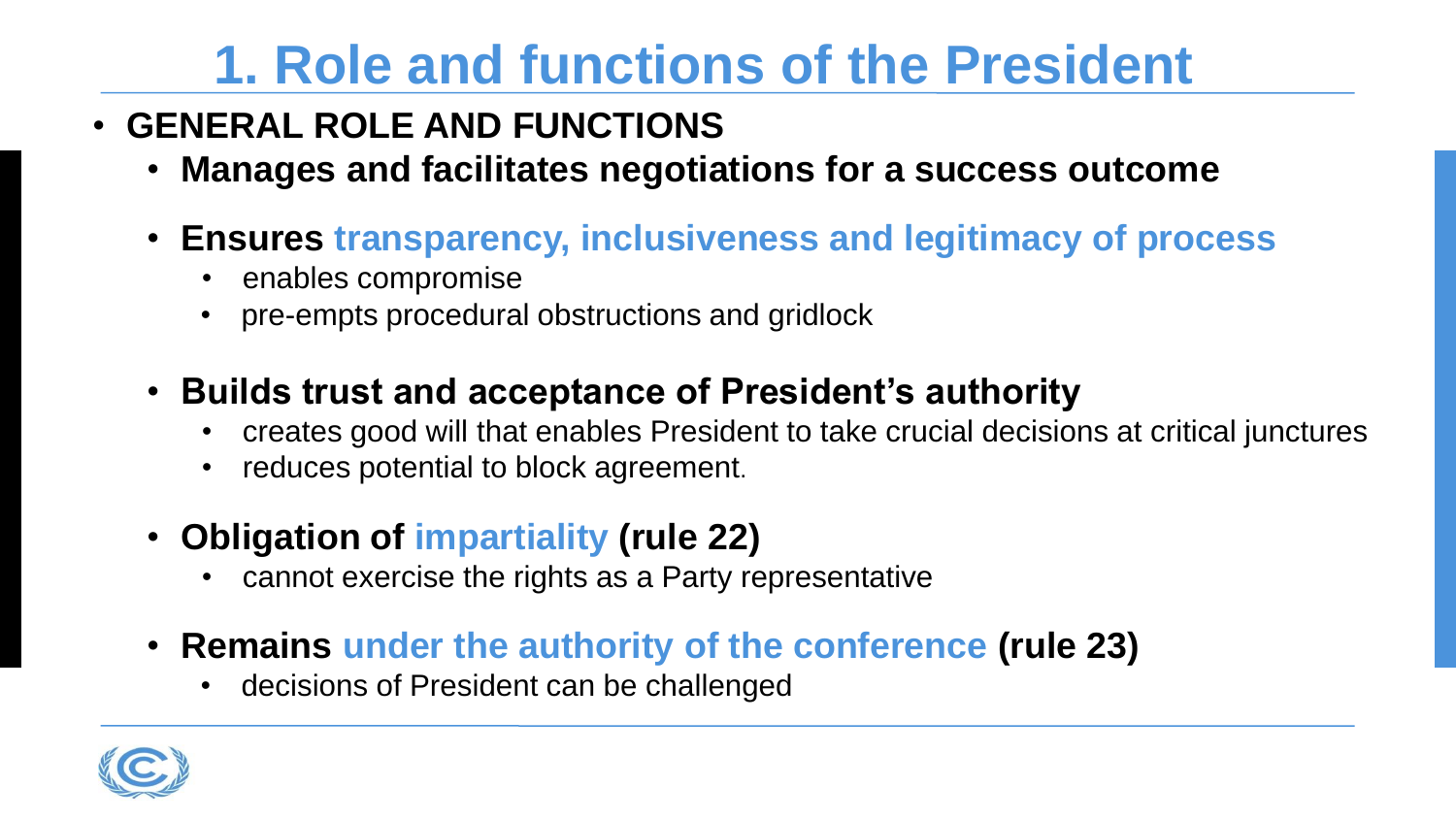# **1. Role and functions of the President (2)**

- **OBLIGATORY POWERS UNDER RoP (rules 9,12, 23 and 34)**
	- Agree on provisional agenda and supplementary provisional agenda
	- **Open and close session/meeting**
	- Preside: control and maintain order and ensure observance of RoP
	- Accord the speakers the right to speak
	- **Rule on points of order**
	- Put issues to Parties for decision and announce decisions
	- Preside over voting
	- **Propose to Parties to adjourn/close debates, suspend/adjourn meeting**
- **DISCRETIONARY POWERS UNDER RoP (rules 6, 7, 32 and 36)**
	- Invite observers to participate in the meeting
	- Call **speaker to order if remarks are not relevant**
	- Permit consideration of proposals/motions not circulated
	- **Close list of speakers and set time limits**

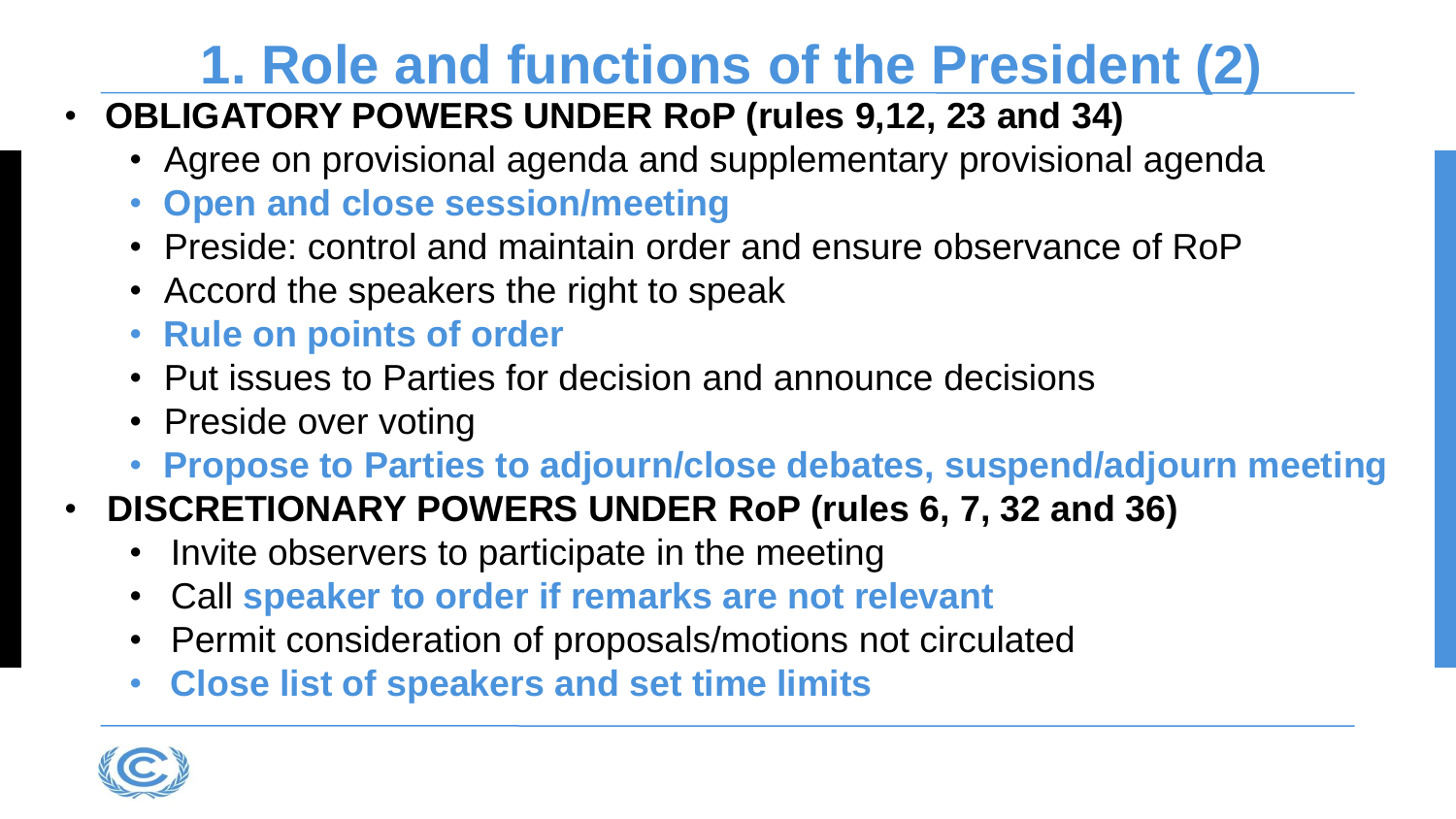# **2. Decision-Making in the UNFCCC Process**

#### • **RULES OF PROCEDURE**

- Indispensable in an international conference;
- Define and protect individual rights;
- Permit orderly conduct of business;
- However, RoP have not been adopted (FCCC/CP/1996/2) due to disagreement on draft rule 42 about voting majorities for substantive and procedural matters, but other rules applied continuously for 20 years
- Convention, Kyoto Protocol and Paris Agreement and some of the draft rules of procedure establish voting majorities for a limited number of issues.
- Except for those cases where voting majority is defined, **decision-making in the UNFCCC process is by consensus.**
- **CONSENSUS in the UNFCCC – notion of absence of formal objection, not unanimity (Copenhagen, Cancun Agreements, Doha Amendment...)**

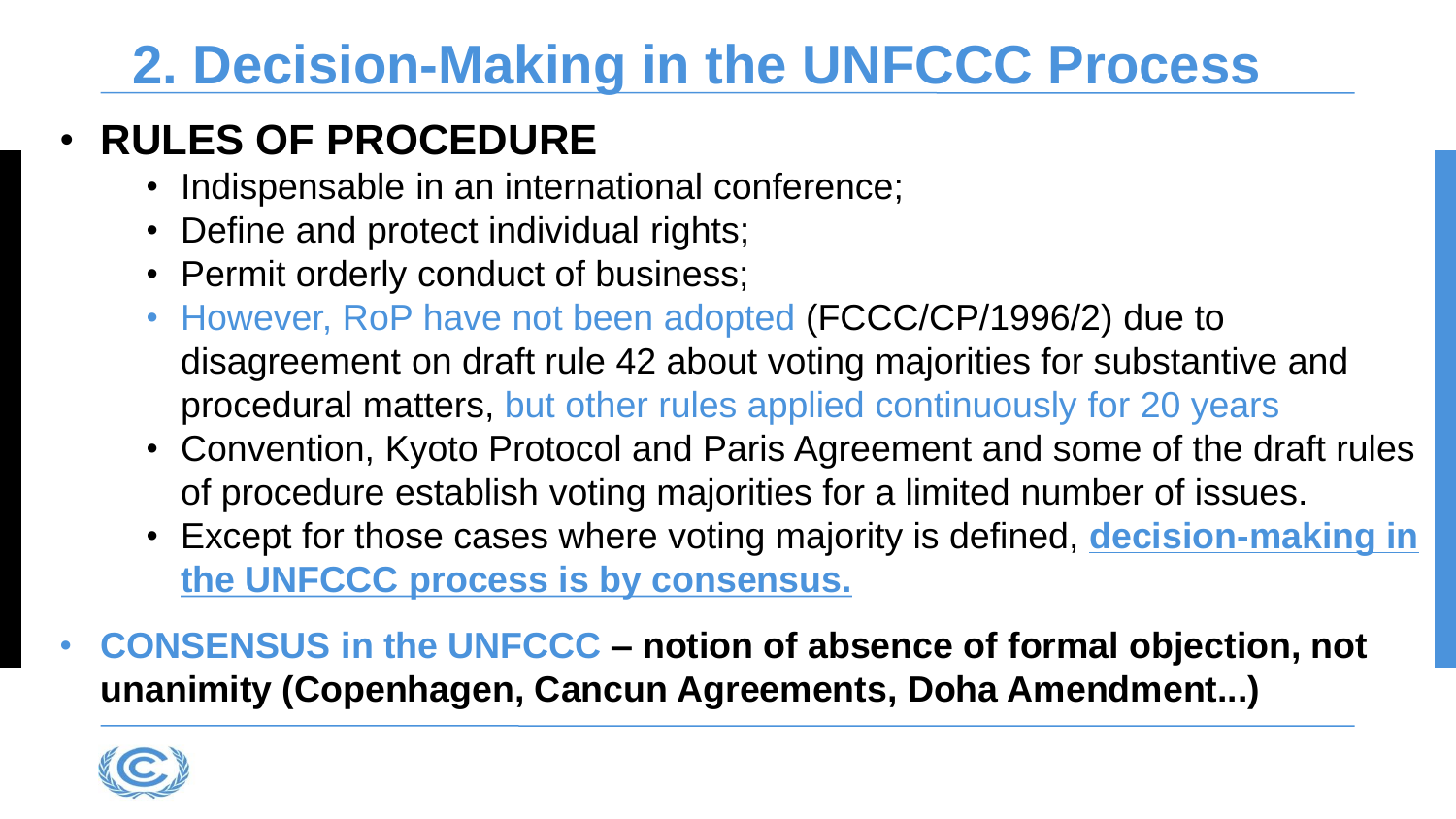## **2. Decision-Making in the UNFCCC Process (2)**

#### • **KEY PROCEDURAL ISSUES**

- **Quorum** (rules 27 & 31) are the key participants present?
- Adoption of the agenda (rule 13)
- Competence to consider issue (rules 27 and 35)
- Participation of **observers** (Article 7.6, KP Article 13, and rules 6-7) and SBI conclusions
- Presiding Officer absence replacement (rule 25)
- **Speaking order and time limits** (rule 32 & 33) Parties before observers

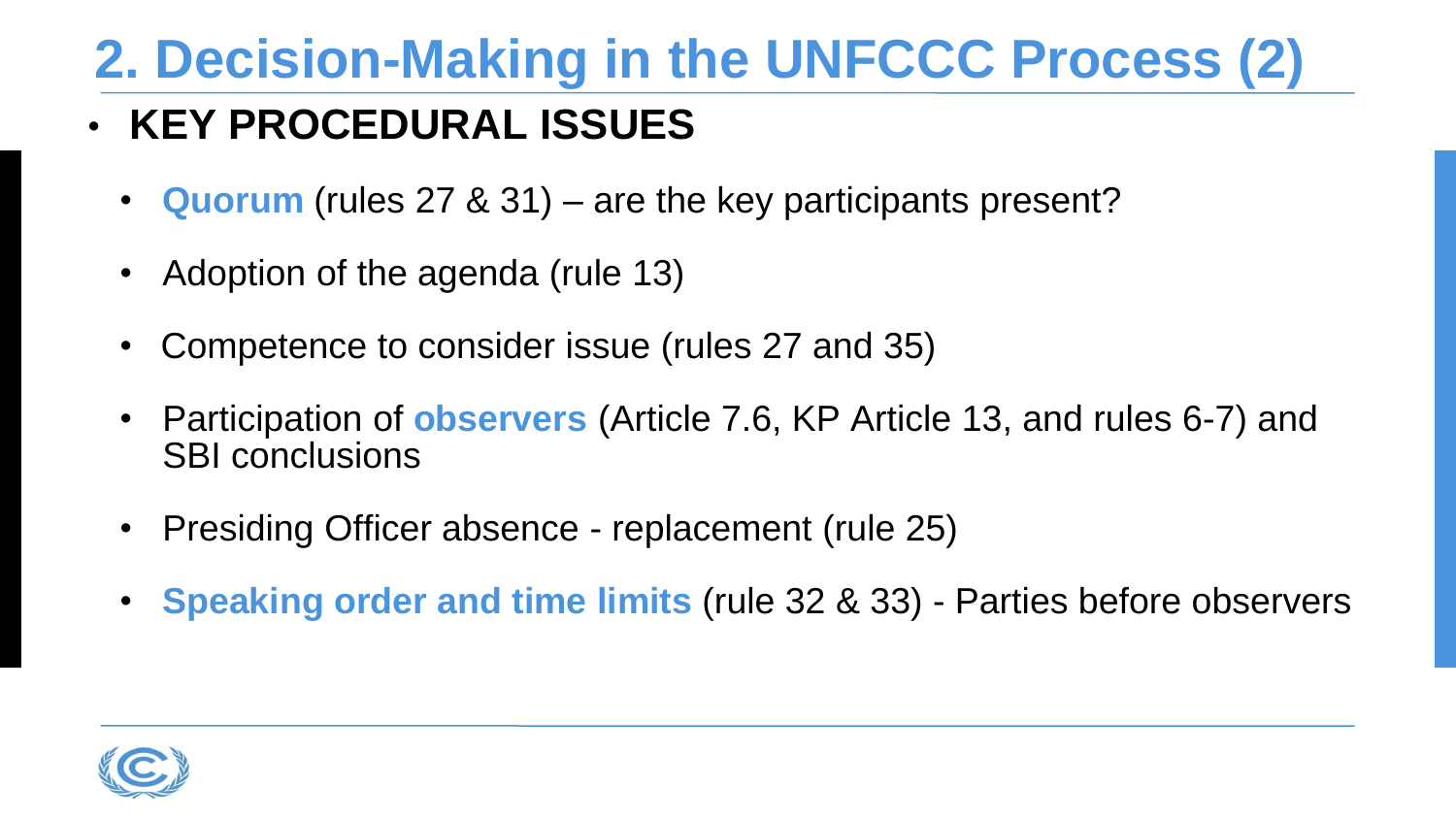# **2. Decision-Making in the UNFCCC Process (3)**

#### • **KEY PROCEDURAL ISSUES**

- **Motions and proposals** (rules 35 40); written and available 1 day in advance – Practice
- Procedural motions
	- Adjourn or close debate (rule 23.2 and 38)
	- **Adjourn or suspend meeting** (rule 23.2 and 38)
- **Points of order** (rule 34)
	- President to decide immediately
	- Party may appeal President's decision
- **Rule 16** 
	- Where there is no outcome on an agenda item it is placed on the agenda for the next session

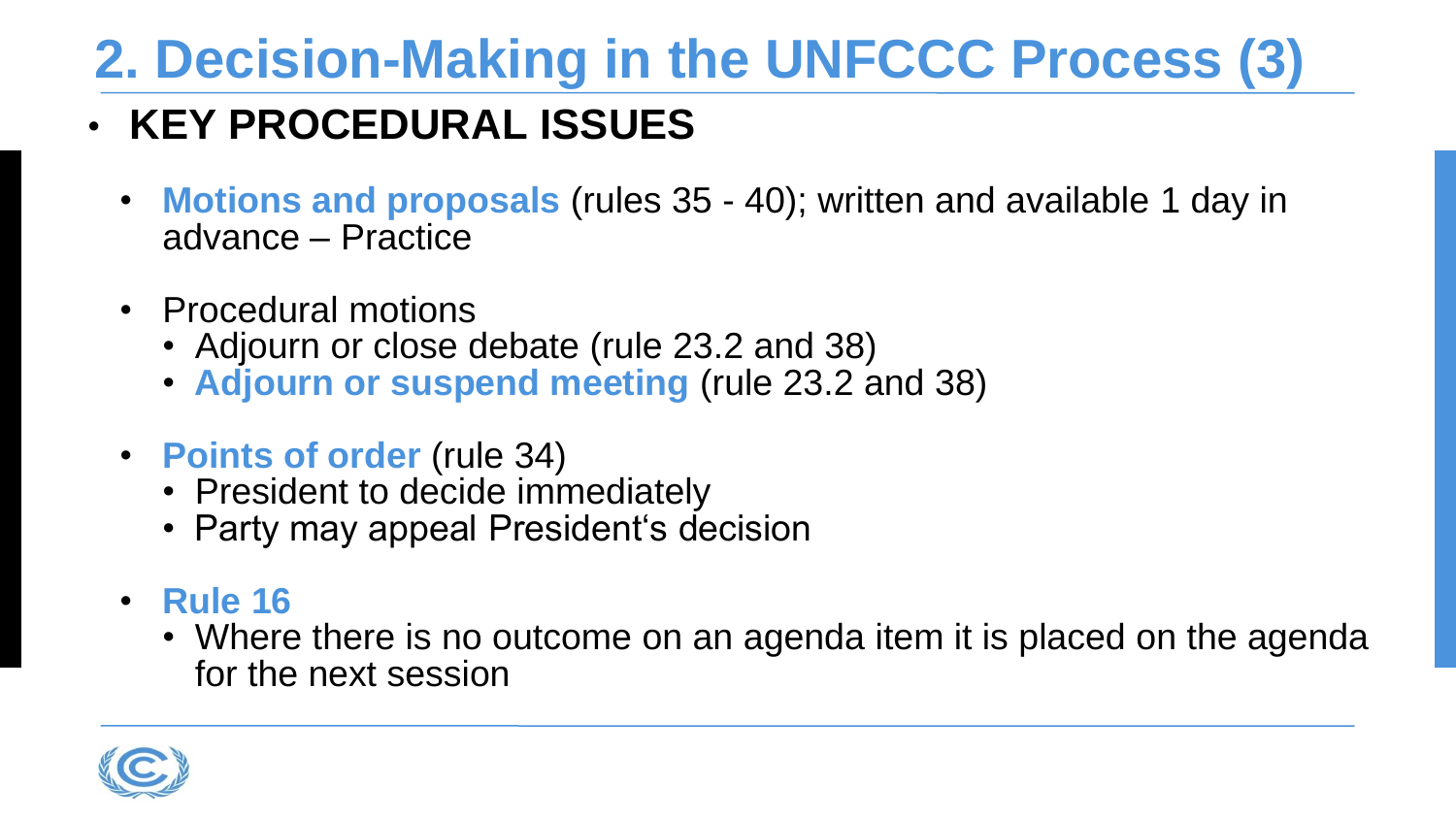### Conclusion and references

#### • **RULES OF PROCEDURE**

[https://unfccc.int/sites/default/files/resource/02\\_0.pdf](https://unfccc.int/sites/default/files/resource/02_0.pdf)

• **GUIDE FOR PRESIDING OFFICERS**

[https://unfccc.int/sites/default/files/20170919\\_guideforpresidingofficers\\_final.pdf](https://unfccc.int/sites/default/files/20170919_guideforpresidingofficers_final.pdf)

• **CODE OF CONDUCT FOR PARTICIPANTS IN UNFCCC**  [https://unfccc.int/about-us/code-of-conduct-for-unfccc-conferences-meetings](https://unfccc.int/about-us/code-of-conduct-for-unfccc-conferences-meetings-and-events)and-events